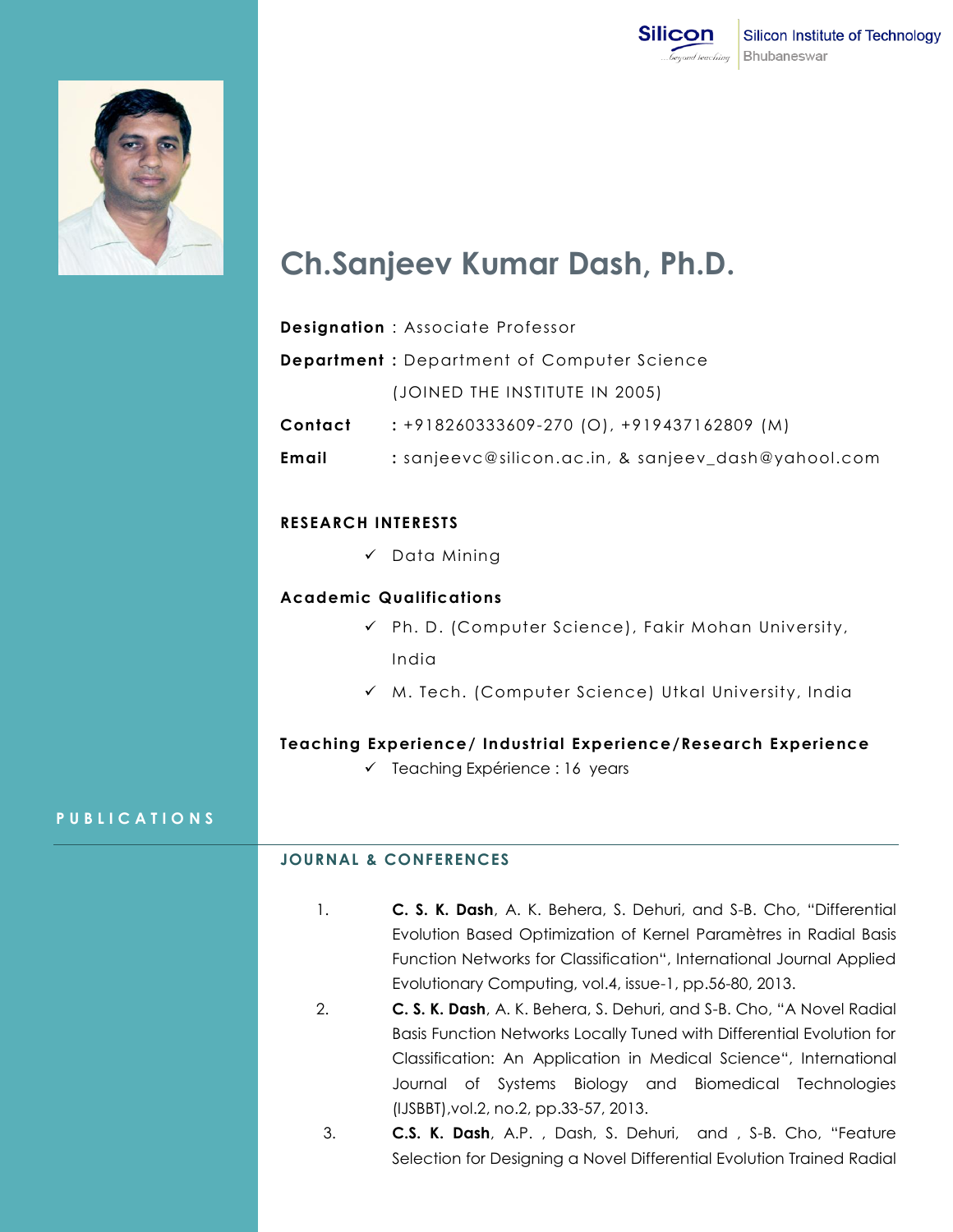Basis Function Network for Classification", International Journal of Applied Metaheuristic Computing, vol.4, issue-1, pp.32-49, 2013.

- 4. **C.S. K. Dash**, A. P. Dash, S. Dehuri, and , S-B. Cho, G\_N. Wang, "DE+RBFNs Based Classification: A Special Attention to Removal of Inconsistency and Irrelevant Features", Engineering Applications of Artificial Intelligence, vol.26, pp. 2315-2326, November 2013.
- 5. **C.S.K Dash**, S. Dehuri, SB Cho, GN Wang, "[Towards Crafting a](https://scholar.google.co.in/citations?view_op=view_citation&hl=en&user=OHo3mMQAAAAJ&authuser=1&citation_for_view=OHo3mMQAAAAJ:UeHWp8X0CEIC)  [Smooth and rate Functional Link Artificial Neural Networks Based](https://scholar.google.co.in/citations?view_op=view_citation&hl=en&user=OHo3mMQAAAAJ&authuser=1&citation_for_view=OHo3mMQAAAAJ:UeHWp8X0CEIC)  [on Differential Evolution and Feature Selection for Noisy](https://scholar.google.co.in/citations?view_op=view_citation&hl=en&user=OHo3mMQAAAAJ&authuser=1&citation_for_view=OHo3mMQAAAAJ:UeHWp8X0CEIC)  [Database](https://scholar.google.co.in/citations?view_op=view_citation&hl=en&user=OHo3mMQAAAAJ&authuser=1&citation_for_view=OHo3mMQAAAAJ:UeHWp8X0CEIC)", International Journal of Computational Intelligence Systems 8 (3),pp.539-552, 2015.
- 6. **C.S.K Dash**, A.K. Behera, S Dehuri, S-B Cho, GN Wang, "[Towards](https://scholar.google.co.in/citations?view_op=view_citation&hl=en&user=OHo3mMQAAAAJ&authuser=1&citation_for_view=OHo3mMQAAAAJ:eQOLeE2rZwMC)  [Crafting an Improved Functional Link Artificial Neural Network](https://scholar.google.co.in/citations?view_op=view_citation&hl=en&user=OHo3mMQAAAAJ&authuser=1&citation_for_view=OHo3mMQAAAAJ:eQOLeE2rZwMC)  [Based on Differential Evolution and Feature Selection](https://scholar.google.co.in/citations?view_op=view_citation&hl=en&user=OHo3mMQAAAAJ&authuser=1&citation_for_view=OHo3mMQAAAAJ:eQOLeE2rZwMC)", Informatica 39 (2),pp.195-208,2015.
- 7. **C.S.K Dash**, P. Sahoo, S Dehuri, S-B Cho, "[An Empirical Analysis of](https://scholar.google.co.in/citations?view_op=view_citation&hl=en&user=OHo3mMQAAAAJ&authuser=1&citation_for_view=OHo3mMQAAAAJ:u5HHmVD_uO8C)  [Evolved Radial Basis Function Networks and Support Vector](https://scholar.google.co.in/citations?view_op=view_citation&hl=en&user=OHo3mMQAAAAJ&authuser=1&citation_for_view=OHo3mMQAAAAJ:u5HHmVD_uO8C)  [Machines with Mixtureof Kernels](https://scholar.google.co.in/citations?view_op=view_citation&hl=en&user=OHo3mMQAAAAJ&authuser=1&citation_for_view=OHo3mMQAAAAJ:u5HHmVD_uO8C)". International Journal on Artificial Intelligence Tools, 24(4), 2015.
- 8. **C.S.K Dash** , A.K. Behera, S Dehuri, S-B Cho, "Radial Basis Function Neural Networks: A Topical State-of-the-Art Survey".Open Computer Science, 6(1), 33-63,2016.
- 9. **C.S.K Dash**, A. Saran, P.Sahoo, S.n.Dehuri, S-B Cho "Design of Self-Adaptive and Equilibrium DE Optimized for Imputed Database". Pattern Recognition Letters, 80(1), 76-83,2016.
- 10. **C.S.K. Dash**, M.K. Pandia and S. Dehuri, "Application of Radial BasisNeural Networks on Web Logs ", The IUP Journal of Information Technology, 8(3),53-63, 2012.
- 11. A.K. Behera, **C.S.K. Dash**, and S. Dehuri, "A Brief Review of Accuracy of Classifiers Based on Radial Basis Function Neural Networks", The IUP Journal of Computer Science, 7(2). 7-24, 2013.
- 12. **C. S. K. Dash**, M.K. Pandia, A.K. Behera, and S. Dehuri, "Neural Networks Training Based on Differential Evolution in Radial Basis Function Networks for Classification of Web Logs", International Conference on Distributed Computing and Internet Technology (ICDCIT 2013), Springer LNCS, vol.7793, pp.183-194, Bhubaneswar, India,2013.
- 13. **C. S. K. Dash**, M.K. Pandia, S. Dehuri, and S-B. Cho, "Mixture Kernel Radial Basis Functions Neural Networks for Web Log Classification", Frontiers in Intelligent Computing Theory and Applications (FICTA,2012), Springer AISC, vol.199, pp.1-9, Bhubaneswar, India ,2013.
- 14. P. Sahoo, A. K. Behera, M. K. Pandia, **C. S. K. Dash** and S. Dehuri, "On the Study of GRBF and Polynomial Kernel Based Support Vector Machine in Web Logs", 1st International Conference on Emerging Trends and Applications in Computer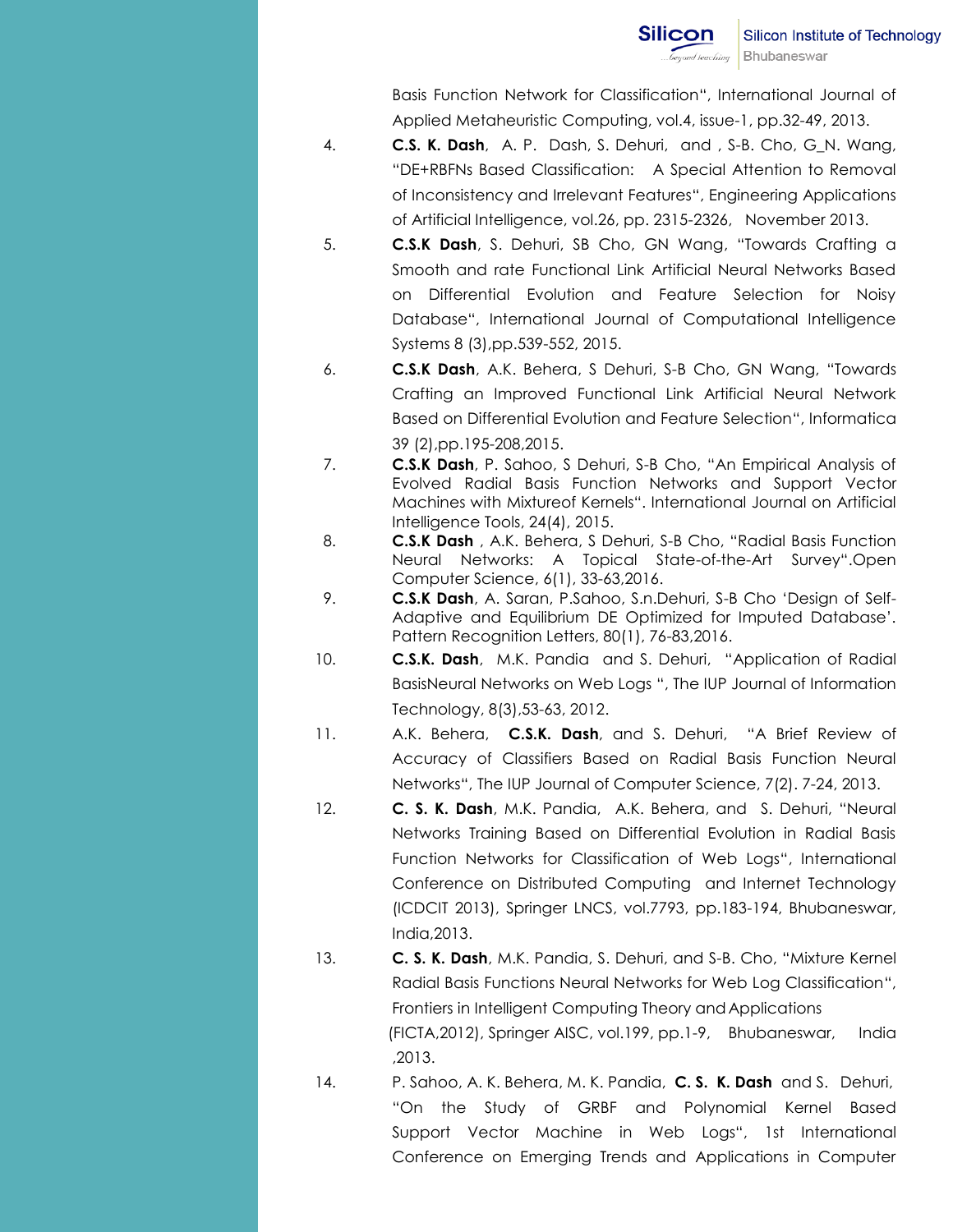Science (ICETACS),IEEE, pp.1-5, Meghalaya, India, 2013,ISBN 978-1- 4673-5250-5.

- 15. A.K. Behera, **C. S. K. Dash** and S. Dehuri, "Classification of Web Logs Using Hybrid Functional Link Artificial Neural Networks ",Proceedings of the 3rd International Conference on Frontiers of Intelligent Computing theory and Applications(FICTA)2014 Advances in Intelligent Systems and Computing ,327, ,255-263, Bhubaneswar, India,2014.
- 16. A.K. Behera, S.C. Nayak, **C. S. K. Dash**, S.Dehuri, & M. Panda,"Improving Software Reliability Prediction Accuracy Using CRO-Based FLANN". In Innovations in Computer Science and Engineering pp. 213-220 ,2019.
- 17. **C. S. K. Dash**, A. K. Behera , S. C. Nayak, S.Dehuri & S. B. Cho. "An Integrated CRO and FLANN Based Classifier for a Non-Imputed and Inconsistent Dataset" .International Journal on Artificial Intelligence Tools, 28(03), 1950013, 2019.
- 18. S. C. Nayak, **C. S. K. Dash**, A. K. Behera, & S. Dehuri. "Improving Stock Market Prediction Through Linear Combiners of Predictive Models". In Computational Intelligence in Data Mining Springer, Singapore, pp. 415-426. 2020.
- 19. S. C. Nayak, **C. S. K. Dash**, B. B. Mishra, & S. Dehuri. "Multi-Verse Optimization of Multilayer Perceptrons (MV-MLPs) for Efficient Modeling and Forecasting of Crude Oil Prices Data". In International Conference on Biologically Inspired Techniques in Many-Criteria Decision Making , Springer Cham. pp. 46-54, 2019.
- 20. **C. S. K. Dash**, A. K. Behera, S. Dehuri & S. B. Cho. "Building a Novel Classifier Based on Teaching Learning Based Optimization and Radial Basis Function Neural Networks for Non-Imputed Database With Irrelevant Features". Applied Computing and Informatics, 2020.
- 21. C. Maharana, B. B. Mishra, & **C. S. K. Dash.** "A Topical Survey: Applications of Machine Learning in Medical Issues". Journal of Computational and Theoretical Nanoscience, 17(11), 5010-5019, 2020.
- 22. **C. S. K. Dash**, A. K. Behera, S. C. Nayak, S. Dehuri, "QORA-ANN: Quasi Opposition Based Rao Algorithm and Artificial Neural Network for Cryptocurrency Prediction", In proc: 6th International Conference for Convergence in Technology (I2CT), IEEE, pp. 1-5, 2021.
- 23. A. K. Behera, **C. S. K. Dash**, M. Panda, S. Dehuri and R. Mall, "A state-of-the-art neuro-swarm approach for prediction of software reliability", International Journal of Advanced Intelligence Paradigms, Vol. 20, No. 3-4, pp. 296-322, 2021.